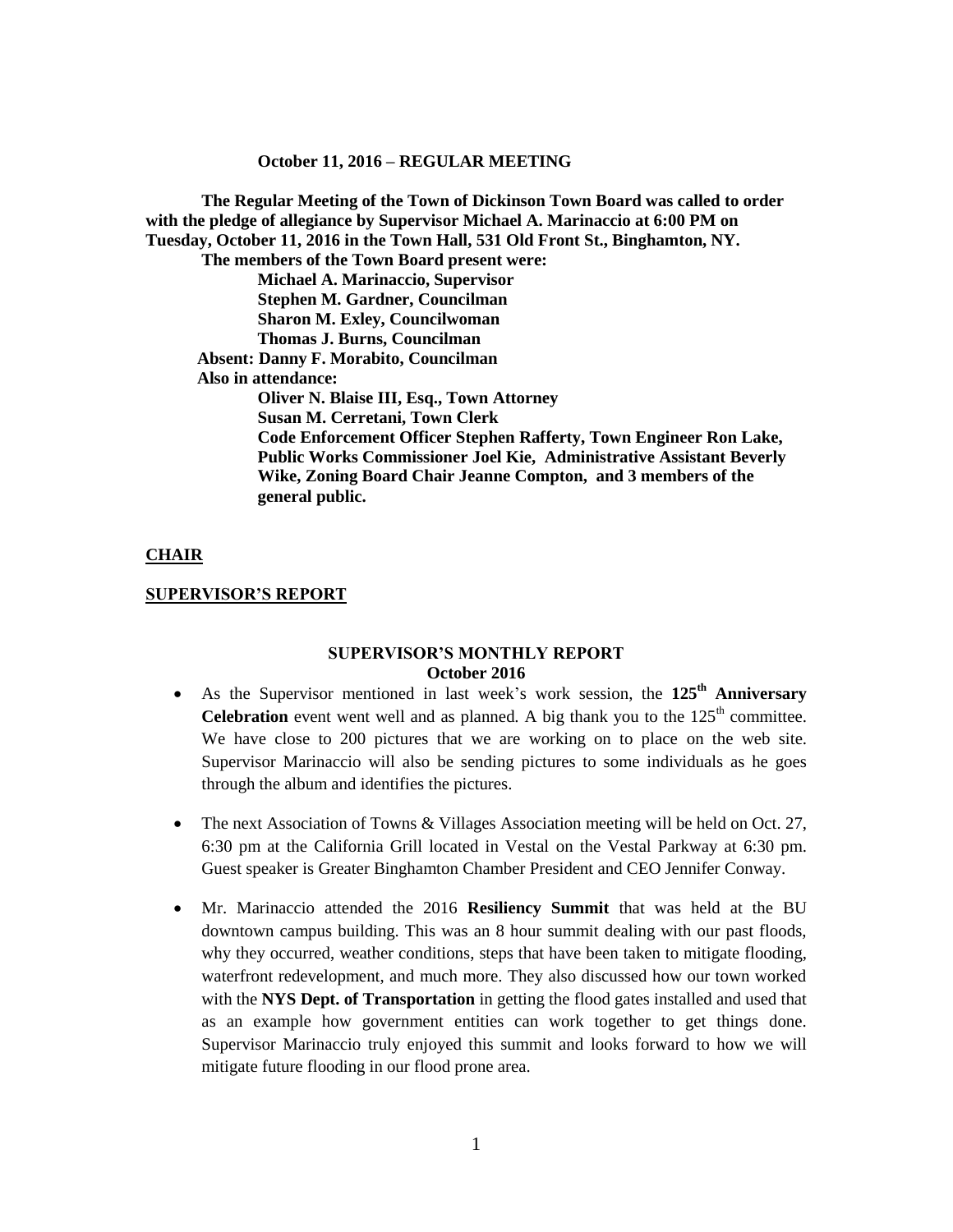## **SUPERVISOR'S REPORT CONTINUED:**

- In regard to 231 Bevier St., the Town is aware of recent events at this address and will be monitoring any and all police calls for that address.
- Supervisor Marinaccio received a letter from ACHIEVE Executive Director Mary Jo Thorn notifying him that the Chenango County ARC/CWS and ACHIEVE have entered into an agreement to begin joint operations as part of a plan to unify both organizations during 2016-2017.
- Town of Dickinson staff has submitted the 2017 Meetings Dates Schedule and Holiday schedule. Copies have been distributed to each of the board members for review.
- Ground breaking event for The Agency project which will be built in the Town of Dickinson on the **SUNY-Broome** campus is scheduled for Monday, Oct. 17, starting at 10:30 am. Everyone is invited to attend. Supervisor Marinaccio will be making a few remarks at this ceremony.
- As stated at the work session, we have developed a Solar Energy Committee for our town which will research and develop a Solar Energy Law. The committee will consist of Dave Wasser, Steve Gardner, Jim Love and Steve Rafferty
- Supervisor Marinaccio contacted the NY State Association of Towns regarding a new law that allows certain manufactured homes to be allowed in R-1 and R- 2 districts. The Association sent the Supervisor information on this issue and we can go over it as time allows. Mr. Marinaccio believes that this new law which is not in place yet, is under review by the **NY Division of Code**. They are also looking at how this fits in Historical districts as well as aesthetics relating to these homes. Some people call them double wides. Supervisor Marinaccio also contacted Assemblyman Crouch who is looking into this issue. All information that we can gather will be shared with the board.
- The **United Methodist Homes** is planning a fund raiser called **Lighting the Way**. This will consist of United selling luminaries which will be placed along Front St. or on their campuses. The event is scheduled to take place on Dec. 8 from 7 to 9 pm. Supervisor Marinaccio directed Director Ann Lomonaco to contact **NYS Dept. of Transportation.**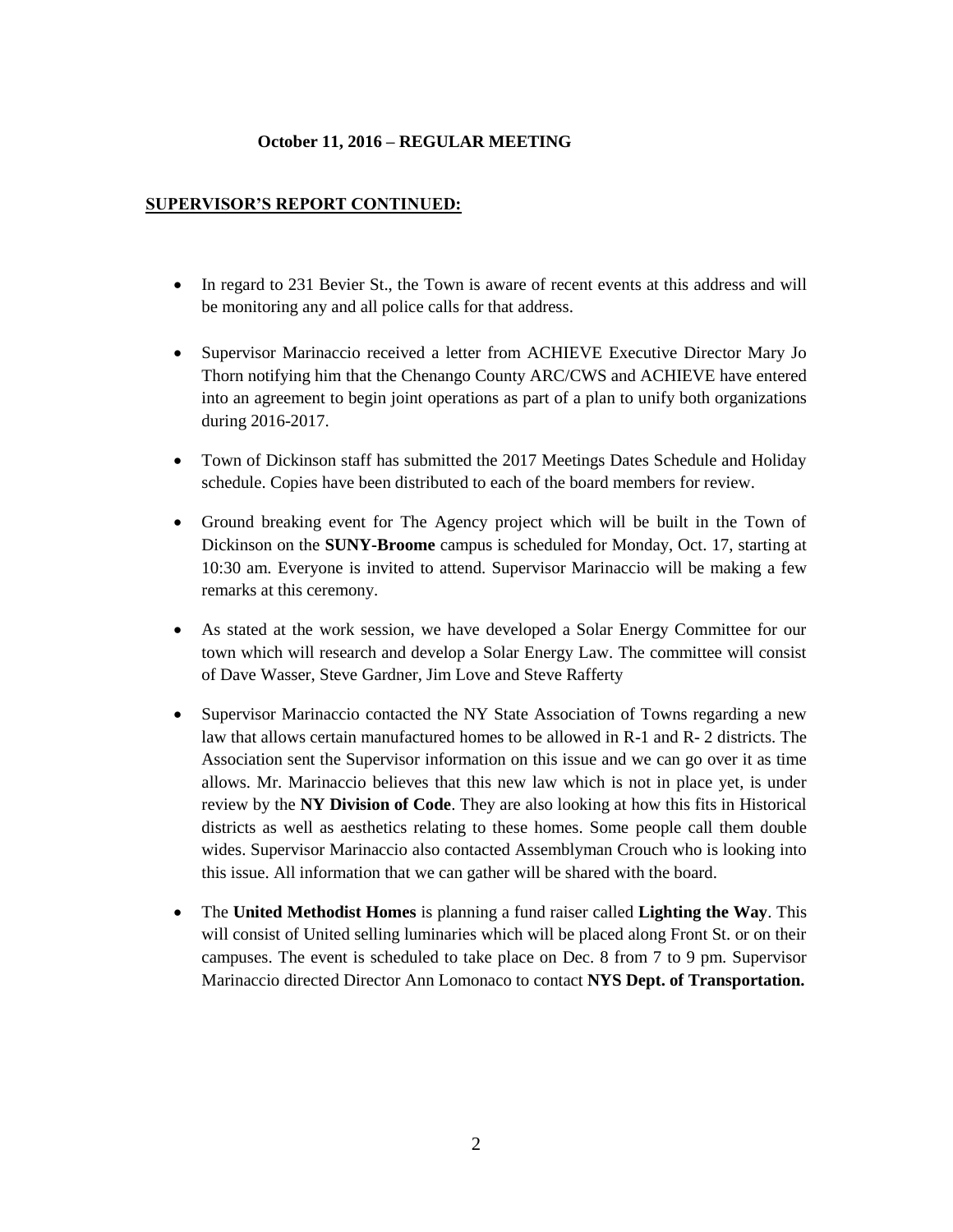#### **SUPERVISOR'S REPORT CONTINUED:**

#### **Code Violations:**

- 1. 211 Rundall Pl., multiple junk vehicles on property
- 2. 909 Upper Front St., junk car openly stored
- 3. 909 Upper Front St., old siding left in yard and not picked up.
- 4. 24 N. Ely St., installation of pool no permit, pool in town right away and it doesn't meet set back codes. Chimney not properly installed. Steps missing from sliding door. Siding missing. Roof needs to be replaced. Foundation wall buckled.
- 5. 231 Bevier St., storage tank discharging directly into ditch. **Broome County Health Department** has been notified.
- 6. 62 Sowden, soffit is falling down and needs to be repaired
- 7. 52 Sowden, refrigerator in back yard, other various trash and debris. Property not kept clean. Roof needs replacing.
- 8. 14 Clifton, Reminder Notice of Violation, truck parking violation.
- 9. 549 Old Front St., Reminder Notice of Violation, construction without a building permit.
- 10. 478 Glenwood Rd., House and property in disrepair, tall weeds and trees over grown on property.
- 11. We have begun to see residents attempting to take advantage of our Yard Sale Code by registering for permits but giving the permits to another residence who has met the limit for yard sales. A permit issued is for the residence where the person lives and is not to be given to someone else to hold a sale.

#### **Dog Control Report**

Supervisor Marinaccio is in receipt of our Dog Control Officer monthly reports for both the Village and the Town. Stray dogs, barking complaint, dog bite but dog was not aggressive. Resident allowing dog to wander loose and defecate on private properties. Dog not licensed and kept in garage.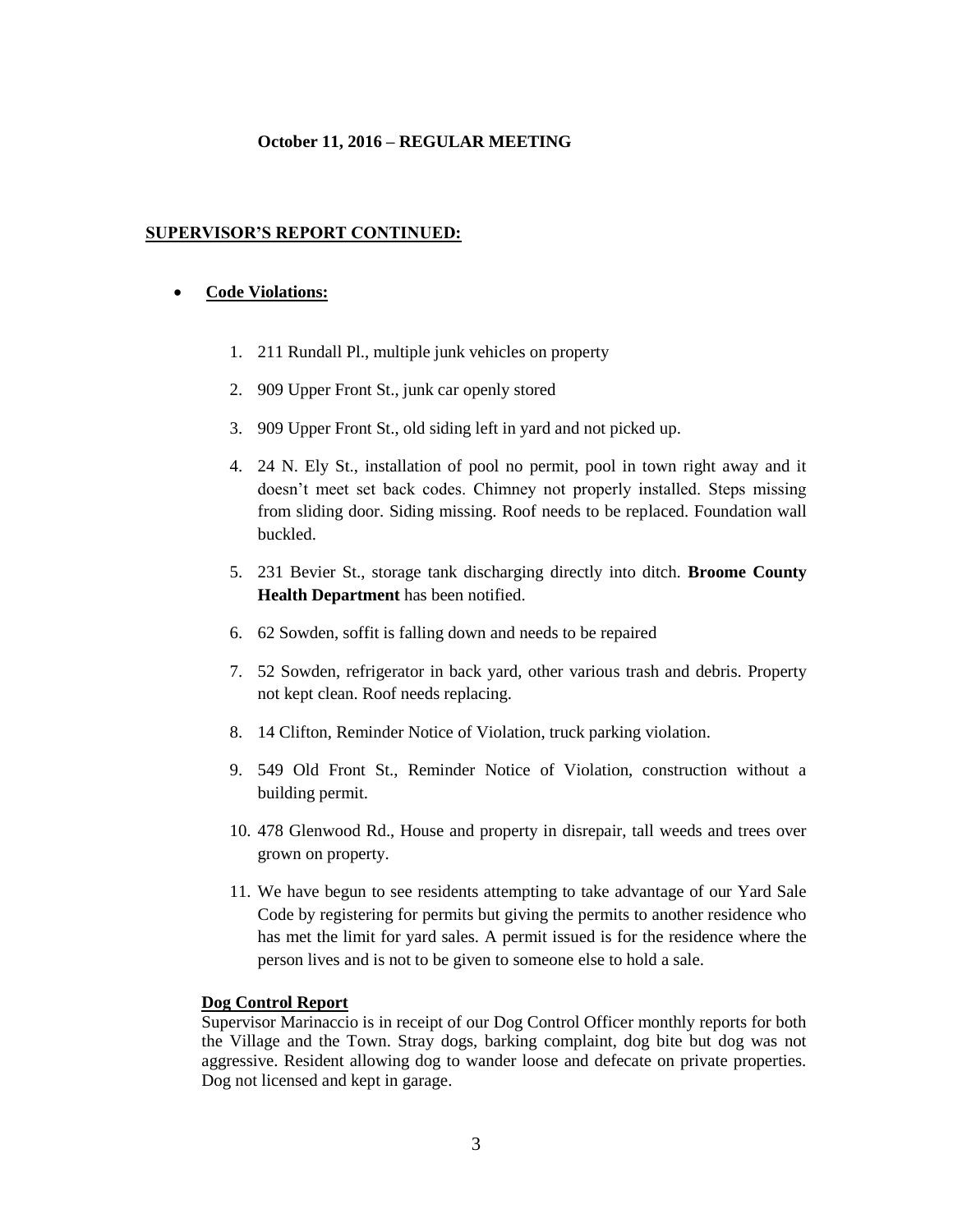#### **SUPERVISOR'S REPORT CONTINUED:**

 Supervisor Marinaccio received the Municipal Shelter Inspection report that related to **New York State Agriculture & Market** Laws and Regulations. This report was in regard to the **Broome County Dog Shelter** and the shelter passed all areas of the inspection.

## **NYSEG Warning Letter:**

No letters issued

#### **PUBLIC COMMENTS**

None at this time.

#### **COMMITTEE REPORTS**

#### **PUBLIC WORKS**

o Councilman Gardner reported that he and Public Works Commissioner Kie are working to get the Emergency Plan to the Supervisor and the Board for approval.

## **FINANCE**

## o **SUPERVISOR MONTHLY REPORT**

Councilman Gardner made a motion to accept the **August, 2016 Supervisor monthly report** in the amount of **\$15,165.81** seconded by Councilman Burns. All in favor.

#### o **TOWN CLERK MONTHLY FINANCIAL REPORT**

Councilman Gardner made a motion to accept the **September 2016 Monthly Financial Report** for the **Town Clerk** in the amount of **\$2,286.32** seconded by Councilwoman Exley. All in favor.

o **TOWN COURT MONTHLY FINANCIAL REPORT** None received at this time.

## o **ABSTRACTS FOR APPROVAL**

On Motion from Councilman Gardner, seconded by Councilman Gardner to approve **abstract # 10**, dated **October 10, 2016** in the amount of **\$223,289.49** Vote Ayes- 4, Nays-0, Absent-1.

> Supervisor Marinaccio voting Aye Councilman Gardner voting Aye Councilwoman Exley voting Aye Councilman Morabito voting Absent Councilman Burns Aye

Unanimously passed and noted as duly adopted.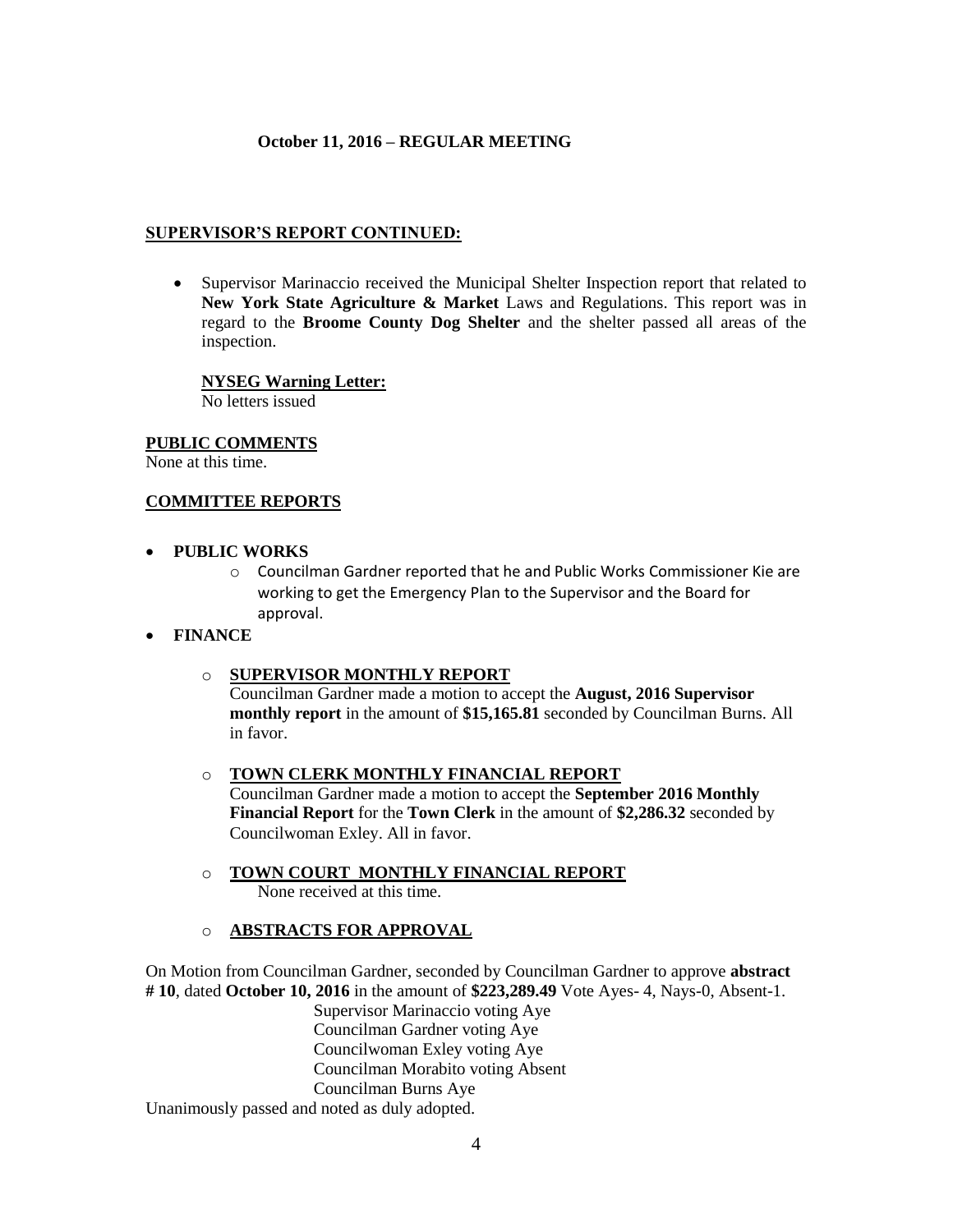**Abstract Summary of Audited Vouchers for Funds respectively in the amount(s) of \$223,289.49.**

**Voucher #10 for June 2016 year in the amount of \$223,289.49:** 

| <b>General Fund</b>          | \$18,479.90  |
|------------------------------|--------------|
| <b>Part Town</b>             | \$15.00      |
| <b>Highway</b>               | \$6,676.63   |
| <b>Fire districts</b>        | \$0.00       |
| <b>Light Districts</b>       | \$4,790.27   |
| <b>Refuse &amp; Garbage</b>  | \$10,314.15  |
| <b>Sewer Operating Dist.</b> | \$168,249.44 |
| <b>Water Operating Dist.</b> | \$14,764.10  |

#### **PERSONNEL**

 $\circ$  Supervisor Marinaccio stated that a part time court clerk will be working one day a week.

#### **PLANNING**

o Councilman Burns reported that the **Comprehensive Plan** is completed and is with the County for 239 review. It has been forwarded to adjoining towns. A public hearing will be scheduled and it will eventually return back to the Town Board. The Comprehensive Plan can be viewed on the Town of Dickinson website. [www.townofdickinson.com](http://www.townofdickinson.com/)

#### **APPROVAL OF MINUTES**

On a motion by Councilwoman Exley seconded by Councilman Burns to approve the **Work Session and Regular Meeting Minutes of September 12, 2016**. All in favor. Vote-4 Ayes, Nays-0, Absent-1.

#### **CHAIR**

# **125th ANNIVERSARY CELEBRATION**

Supervisor Marinaccio stated that he  $125<sup>th</sup>$  Anniversary Celebration event went well and as planned and thanked the committee. Mr. Marinaccio remarked that we have close to 200 pictures that we are working on to place on the web site. Supervisor Marinaccio will also be sending pictures to some individuals as he goes through the album and identifies the pictures.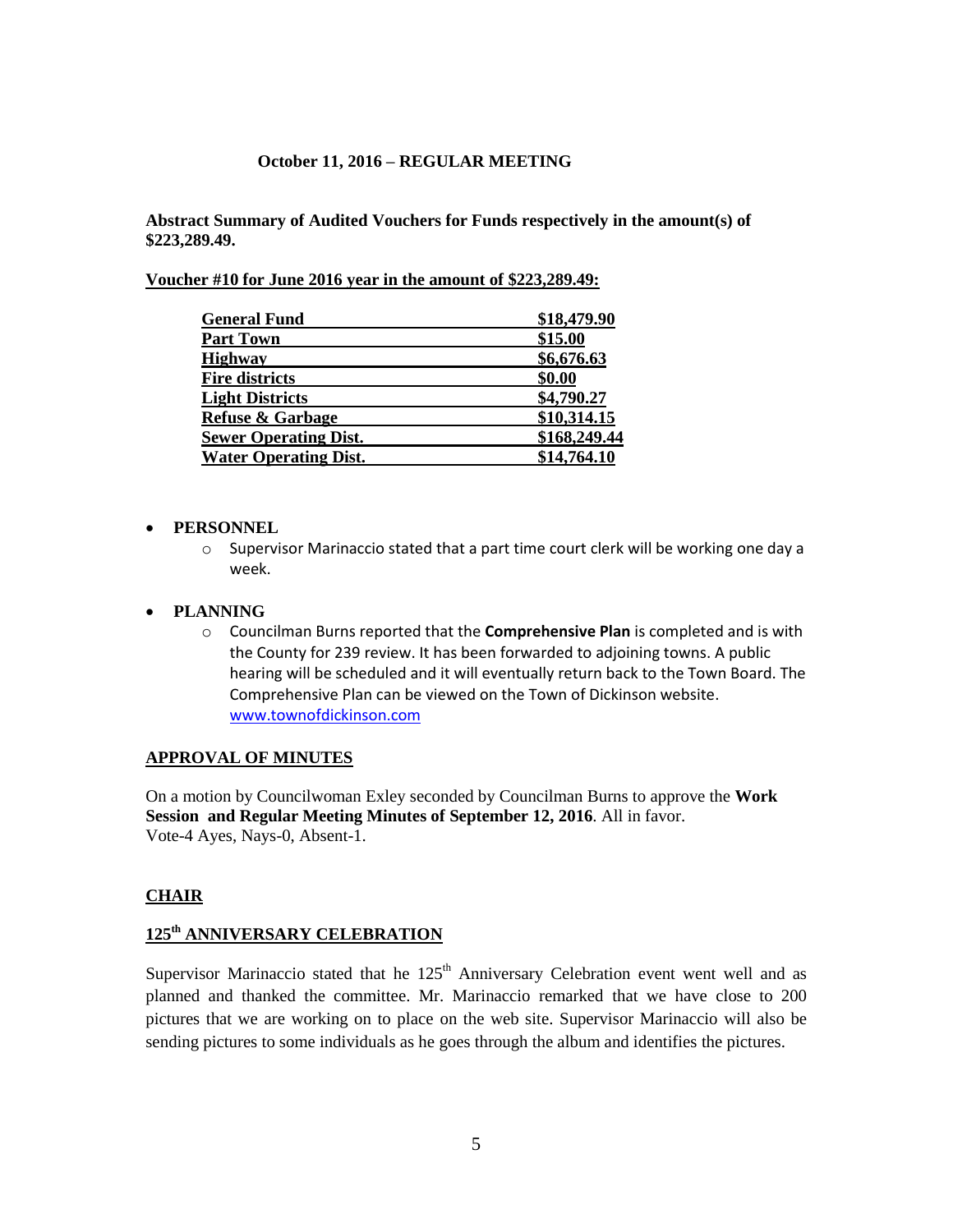## **MEGA COMMUNITY CHOICE AGGREGATION**

Supervisor Marinaccio stated that after last week's presentation he would like to learn more about the MEGA (CCA) program.

# **GROUNDBREAKING FOR THE AGENCY OCTOBER 18TH AT 10 AM**

Supervisor Marinaccio stated that the groundbreaking for **The Agency,** which will be built in the Town of Dickinson on the **SUNY-Broome** Campus, is scheduled for Monday, Oct. 17, starting at 10:30 am. Everyone is invited to attend. Supervisor Marinaccio will be making a few remarks at this ceremony.

# **AOTV MEETING**

The next **Association of Towns & Villages Association** meeting will be held on Oct. 27, 6:30 pm at the **California Grill** located in Vestal on the Vestal Parkway at 6:30 pm. Guest speaker is **Greater Binghamton Chamber President** and CEO Jennifer Conway.

## **YARD SALES**

Supervisor Marinaccio stated that we have begun to see residents attempting to take advantage of our Yard Sale Code by registering for permits but giving the permits to another residence who has met the limit for yard sales. A permit issued is for the residence where the person lives and is not to be given to someone else to hold a sale.

## **WATER BILLS**

Supervisor Marinaccio stated that around the Town there are several residences that do not pay their water and sewer bills. The bills eventually go to taxes and then the Town has to wait until the County makes us whole to receive our money. This creates a cash flow issue for the Town. Mr. Marinaccio suggested that the Town may want to reserve the right to shut off water to those who don't pay their water/sewer bills. He also stated that if a property goes into foreclosure with unpaid water bills, the Town will lose that money.

Supervisor Marinaccio would like the Board to think about this and open it up for discussion at a future work session.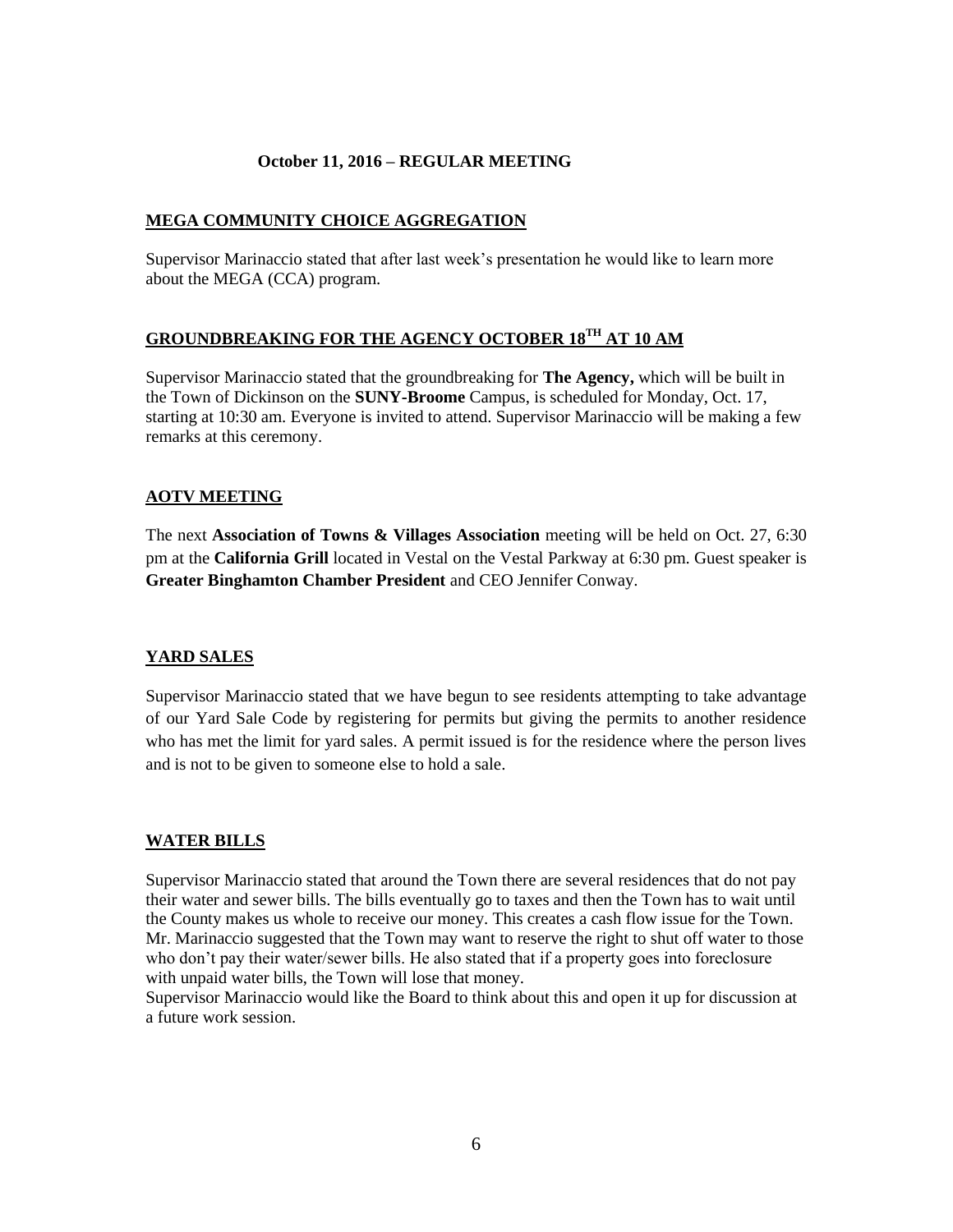## **ATTORNEY**

# **RESOLUTION: SCHEDULE PUBLIC HEARING FOR THE 2017 BUDGET – 5:30 pm Nov 7, 2016**

# **RESOLUTION 2016-43**

The following Resolution was offered by Councilman Gardner, who moved its adoption, seconded by Councilwoman Exley to wit:

BE IT RESOLVED, by the Town Board of the Town of Dickinson, Broome County, New York as follows:

#### **RESOLUTION: SCHEDULE PUBLIC HEARING FOR 2017 BUDGET – 5:30PM, NOV. 7, 2016**

The question of adoption of the foregoing Resolution was duly put to a vote on roll call which resulted as follows: All in favor. Vote Ayes –4, Nays – 0, Absent-1.

> Supervisor Marinaccio voting Aye Councilman Gardner voting Aye Councilwoman Exley voting Aye Councilman Morabito voting Absent Councilman Burns voting Aye

All in favor.

#### **RESOLUTION: THINK DIFFERENTLY**

The "**THINK DIFFERENTLY**" initiative is about promoting awareness and acceptance of all people, and advocating for the inclusion of all individuals living on the autism spectrum with special needs.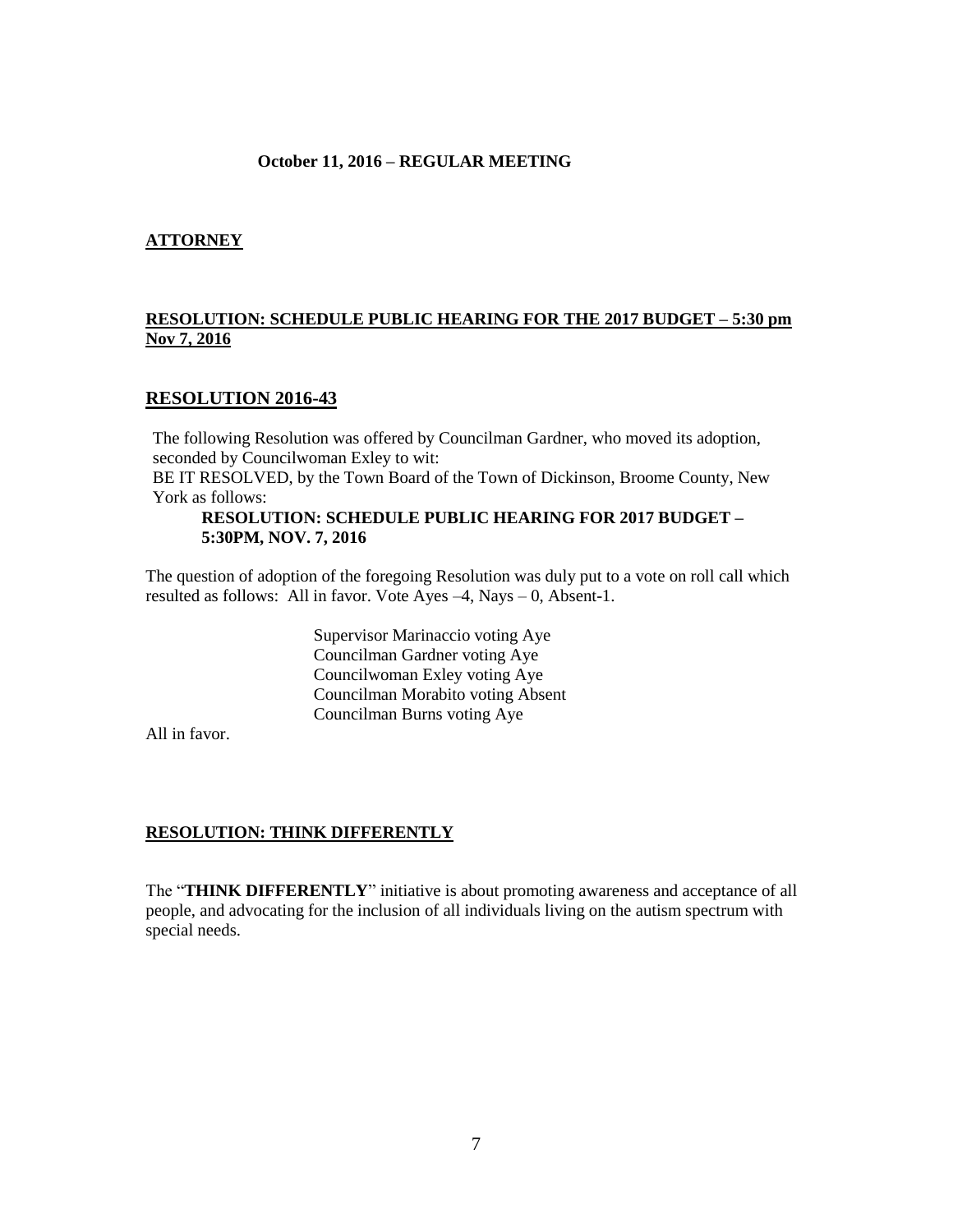## **RESOLUTION 2016-44**

The following Resolution was offered by Councilwoman Exley, who moved its adoption, seconded by Councilman Burns to wit:

BE IT RESOLVED, by the Town Board of the Town of Dickinson, Broome County, New York as follows:

#### **RESOLUTION: CALLING ON TOWN OF DICKINSON RESIDENTS AND BUSINESS OWNERS TO ADOPT THE "THINK DIFFERENTLY" INITIATIVE TO ASSIST INDIVIDUALS WITH SPECIAL NEEDS AND THEIR FAMILIES**

The question of adoption of the foregoing Resolution was duly put to a vote on roll call which resulted as follows: All in favor. Vote  $Ayes - 4$ , Nays  $- 0$ , Absent-1.

> Supervisor Marinaccio voting Aye Councilman Gardner voting Aye Councilwoman Exley voting Aye Councilman Morabito voting Absent Councilman Burns Aye

All in favor. Resolution attached

## **UPDATE CODE FOR DUMPING ANF FILL PERMITS**

The recommendation of the Code Department, Public Works Department and the Legal Department is to revise the code to eliminate the permit requirement. It was decided to hold decision for more discussion.

## **CABLE FRANCHISE LEGAL AGREEMENT REVIEW PROPOSAL**

The Town received an offer from the **Cohen Law Group** to conduct an audit of the Town's **Cable Franchise Agreement**. Attorney Blaise will reach out to them and ask for the details of the offer. Typically, the auditor will be paid on a percentage basis of monies recovered, with no direct charge to the Town.

## **TRANSFER OF ADAMS STREET CUL DE SAC FROM MICROTEL TO TOWN**

Attorney Blaise received a packet from **Microtel** that he would like his law partner May Austin to review, and Mr. Blaise will return it to the board by November  $17<sup>th</sup>$ .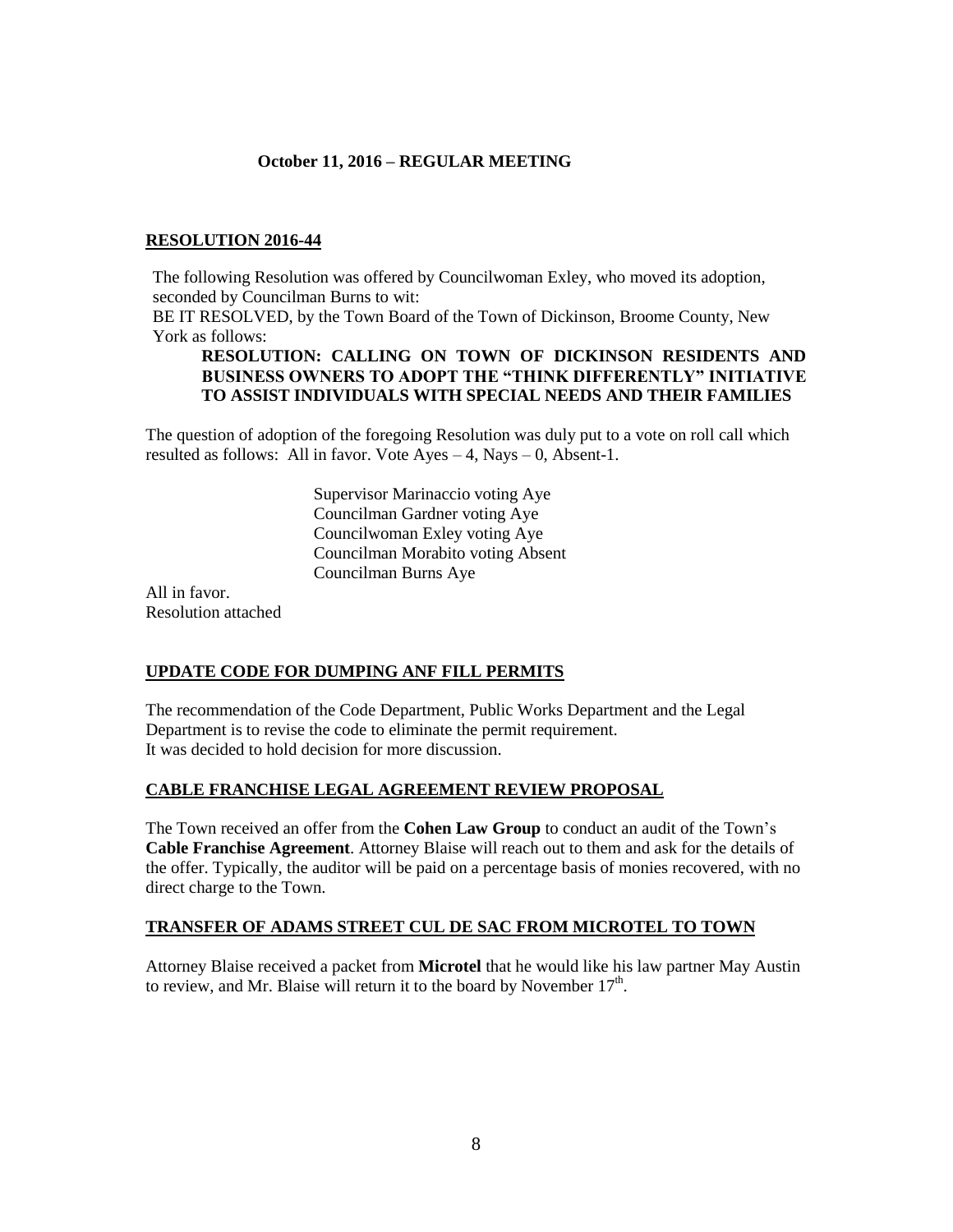# **ADJUSTMENT OF WATER RATES FOR 2017**

## **RESOLUTION 2016-45**

The Water Department is seeking to increase the water rates from \$4.05 to \$4.50 per 100 cu. ft. after the first 100 cu. ft. We buy water from other municipalities and they have raised their rates. The Town has absorbed the last three increases without passing it on to the residents.

## **RESOLUTION: SCHEDULE PUBLIC HEARING FOR 2017 WATER RATE ADJUSTMENT – 5:45 pm NOV. 7, 2016**

The following Resolution was offered by Councilwoman Exley, who moved its adoption, seconded by Councilman Burns to wit:

BE IT RESOLVED, by the Town Board of the Town of Dickinson, Broome County, New York as follows:

## **RESOLUTION: SCHEDULE PUBLIC HEARING FOR 2017 WATER RATE ADJUSTMENT – 5:45 PM NOV. 7, 2016**

The question of adoption of the foregoing Resolution was duly put to a vote on roll call which resulted as follows: All in favor. Vote  $Ayes - 4$ , Nays – 0, Absent-1.

> Supervisor Marinaccio voting Aye Councilman Gardner voting Aye Councilwoman Exley voting Aye Councilman Morabito voting Absent Councilman Burns Aye

All in favor.

# **PUBLIC WORKS – WATER & HIGHWAY DEPARTMENT**

 Public Works Commissioner stated that we need to add **College View** as a street in the inventory.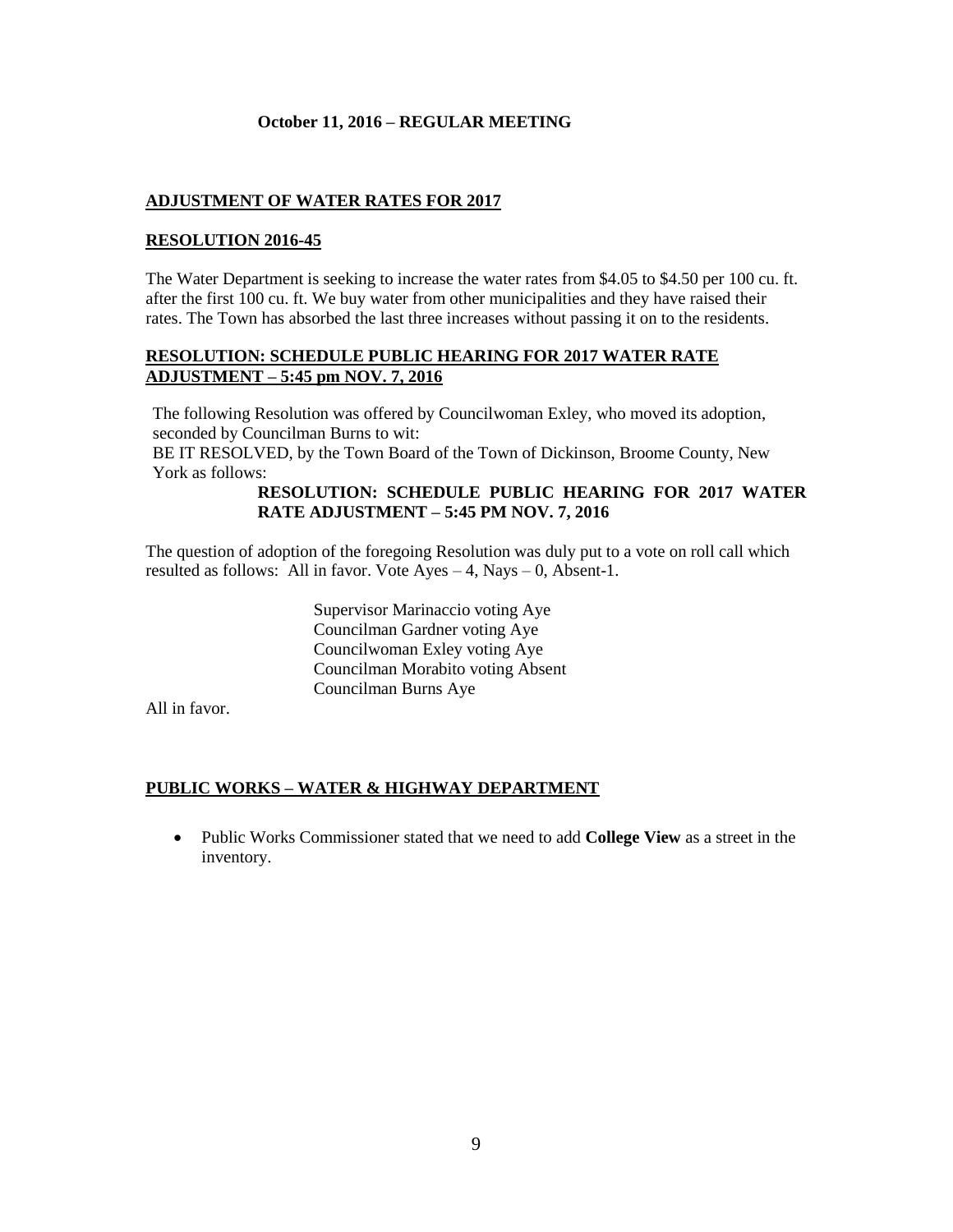• Public Works Commissioner Kie is requesting approval to purchase a used bypass pump, in excellent condition, for \$17,500.

On a motion by Councilman Gardner seconded by Councilman Burns to authorize the purchase of a used bypass pump in the amount of \$17,500. All in Favor. Vote-4 Ayes, Nays-0, Absent-1.

• Public Works Commissioner reported that the highway crew started leaf pickup today. The Highway Department now has two machines to perform the leaf pickup.

## **PLANNING & ZONING BOARD**

Nothing at this time.

## **CODE ENFORCEMENT**

- Code Enforcement Officer Rafferty has not heard back from the residents who requested consideration to rezone 507 Glenwood Rd. as agricultural.
- Mr. Rafferty conducted a study to determine the properties in the Glenwood Road, Prospect Street and Adams Street area of the Town of Dickinson that are currently zoned Planned Unit Development-Residential and determine whether these properties should be rezoned to another zoning classification. A review of the existing zoning districts of the Town was made to determine the most appropriate zoning district that these lots should be zoned. It was determined that Residential Multiple would allow all of the existing uses to be in conformance with the permitted uses allowed in the R-3 district. There are currently two properties that contained a mix of residential and commercial. However, both of these properties have lost their nonconforming use status since they have not been in use for over a year. Without an in depth study, it is difficult to exactly determine whether a residence contains one or more than one unit. However, the Residential Multiple district allows all three residential uses. A recommendation to change the zoning to RM would require a Public Hearing, a 239 review and a recommendation to the Planning Board.

On a motion by Councilman Gardner to refer recommendation to the Planning Board seconded by Councilwoman Exley. All in Favor. Vote-4 Ayes, Nays-0, Absent-1.

Supervisor Marinaccio received a written request from Laurie Westfall to install a light at 12 Valley View in the Town of Dickinson. Public Works Commissioner Kie will review the area and report back to the board.